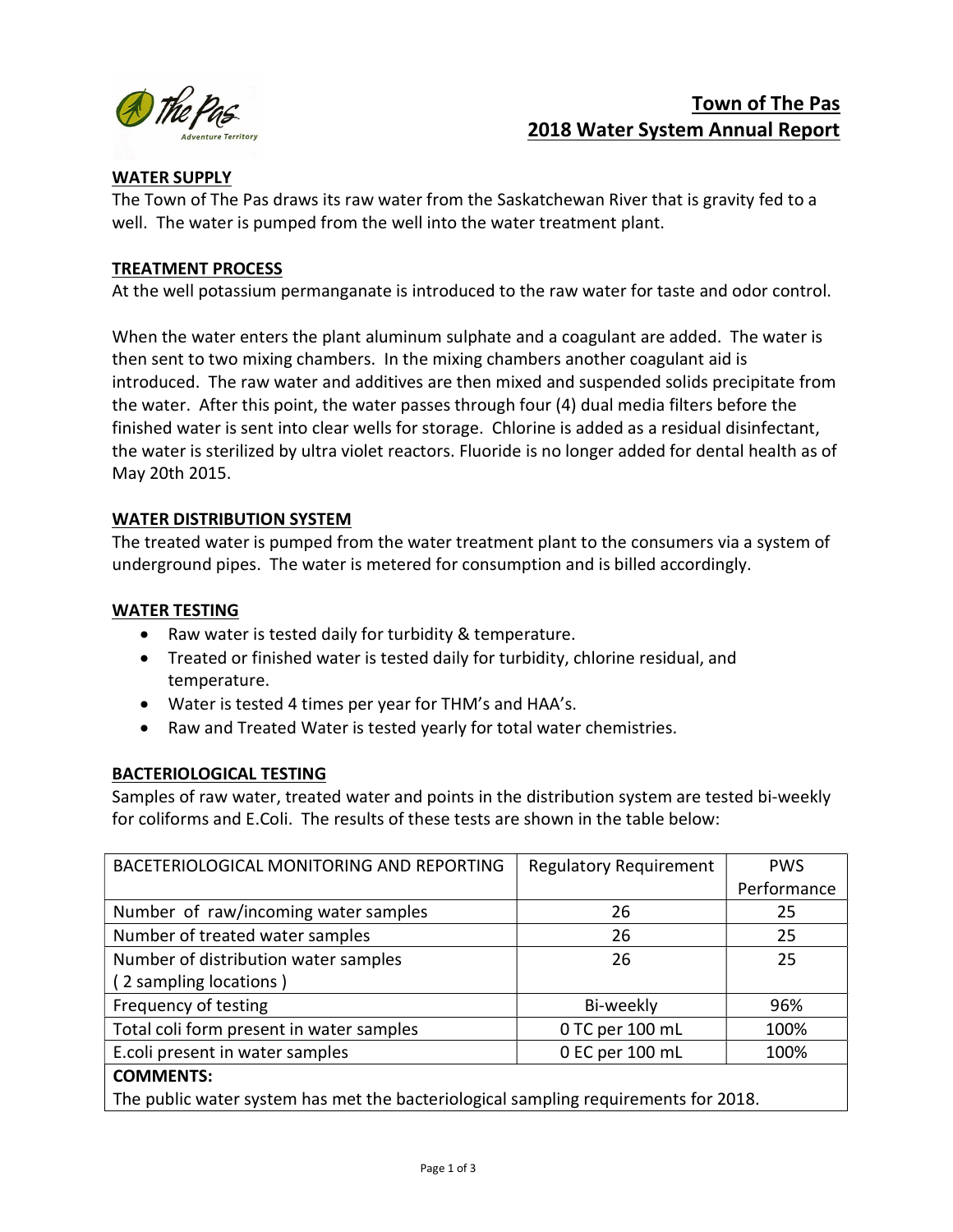# TURBIDITY TESTING

Turbidity is a measurement of water clarity. This test is used as a benchmark on how the treatment process is working. Facilities are obligated to meet regulatory requirements on the filtering process and the treated water that is sent to consumers. The results of these tests are shown in the table below:

| <b>Turbidity Standards</b> | <b>Regulatory Requirement</b>         | <b>PWS Performance</b> |
|----------------------------|---------------------------------------|------------------------|
| Chemically assisted,       | $\leq$ 0.3 NTU in at least 95% of the | 98%                    |
| rapid gravity              | samples taken per month               | (97.8%)                |
| filtration process         | Not to exceed 0.3 NTU for more        | 100%                   |
|                            | than 12 continuous hours              |                        |
|                            | Not to exceed 1.0 NTU at              | 100%                   |
|                            | anytime                               |                        |
| Frequency of testing       | Daily                                 | 100%                   |

#### DISINFECTION TESTING & MONITORING

This testing is done to ensure that the water is safe for the consumer and to meet the regulatory requirements. The results of these tests are shown in the table illustrated below:

| <b>Chlorine Requirements</b>            | <b>Regulatory Requirement</b> | <b>PWS Performance</b> |
|-----------------------------------------|-------------------------------|------------------------|
| (A) Free chlorine residual entering the | $> 0.5$ mg/L                  | 98.149%                |
| distribution system                     |                               | $(2.27 \text{ mg/L})$  |
| (B) Free chlorine residual in the       | $> 0.1$ mg/L                  | 100%                   |
| distribution system                     |                               | $(0.357 \text{ mg/L})$ |
| (C) Frequency of testing                | Daily for A                   | 100%                   |
|                                         | Bi Weekly for B               | 96%                    |
| (D) Report submissions                  | Monthly                       | 100%                   |

#### **FLUORIDE**

The Town of The Pas no longer fluoridates the as of May 20th 2015.

#### DISINFECTION BY-PRODUCTS MONITORING & REPORTING

These tests are done to meet Regulatory requirements. The results of these tests are shown on the following table:

| <b>DISINFECTION BY-PRODUCTS MONITORING</b>    | Regulatory       | <b>PWS</b>   |
|-----------------------------------------------|------------------|--------------|
| <b>AND REPORTING</b>                          | Requirement      | Performance  |
|                                               |                  |              |
| A) Trihalomethane sampling requirements       | 4 times per year | 100%         |
| B) Total Trihalomethane Standard*             | $0.1$ mg/L       | 0.0827 mg/L  |
| C) Bromodichloromethane sampling requirements | 4 times per year | 100%         |
| D) Bromodichloromethane Standard**            | $0.016$ mg/L     | 0.00785 mg/L |

\*THM and HAA results were lower than the previous year. Last year's result was 0.0907 mg/L mg/L.

\*\*Bromodichloromethane results were lower than previous year. Last year's result was 0.0080 mg/L.